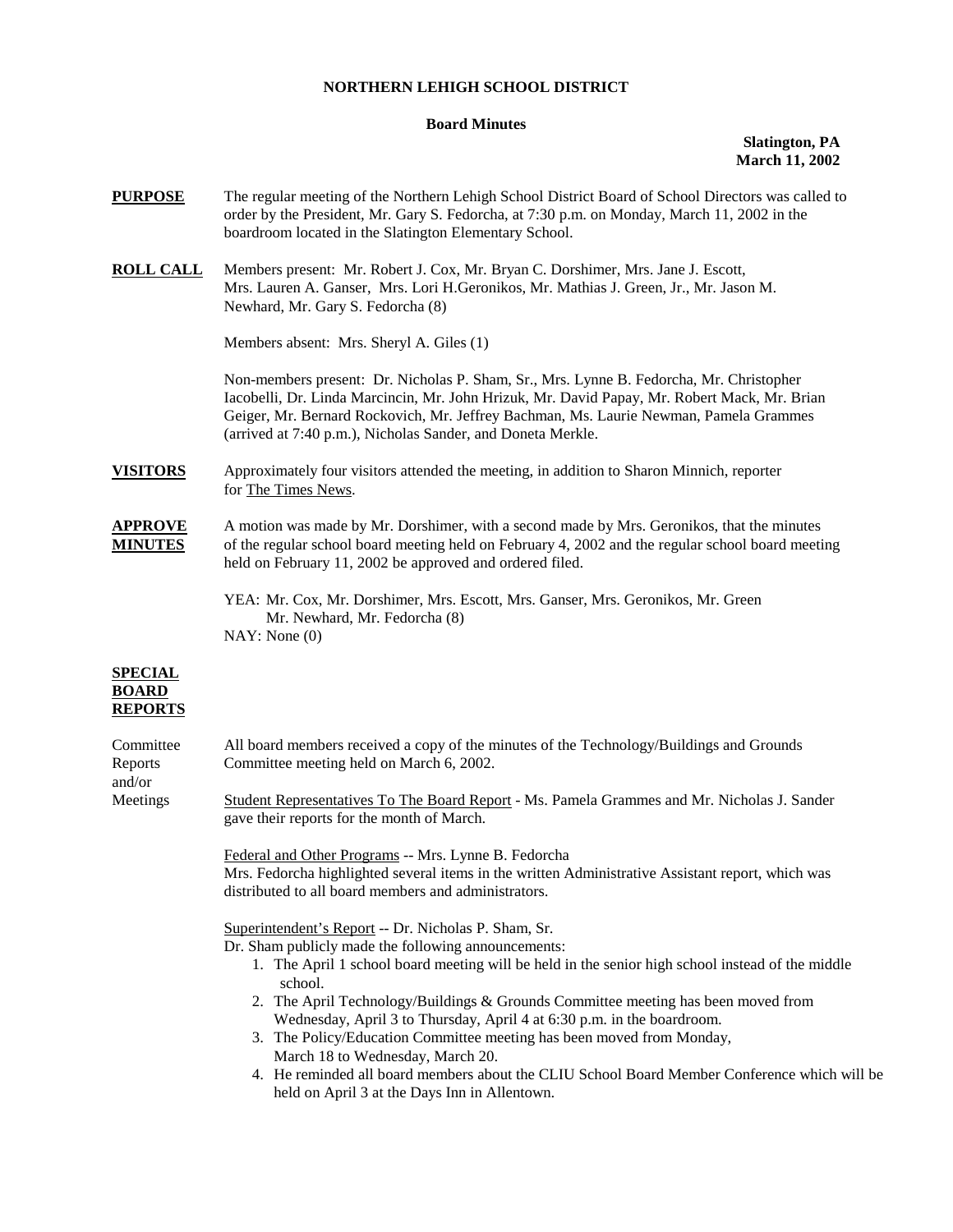Mr. Bernard Rockovich, business manager, addressed the board with a very preliminary presentation of the 2002-2003 Preliminary Budget.

- **EXECUTIVE** An Executive Session was held at 7:00 p.m. preceding the meeting for personnel and legal issues. **SESSION**
- **PERSONNEL** A motion was made by Mrs. Escott, with a second made by Mrs. Geronikos that the Board of Education approve the following personnel items:

| Appointment   | Judith K. Wagner       |                                                     |
|---------------|------------------------|-----------------------------------------------------|
| Non-Instruct- | Assignment:            | Special Education Aide in the senior high school,   |
| ional         |                        | replacing Marsha O'Brian, who resigned.             |
|               | Salary:                | \$8.64 Per Hour/6 1/2 Hours Per Day/5 Days Per Week |
|               | <b>Effective Date:</b> | March 12, 2002                                      |
|               |                        |                                                     |

Unpaid Approve the following individual as an unpaid volunteer aide in the middle school for the 2001-2002 Volunteer school year: Janet Berger Aide

- Head Varsity Approve to appoint Rebecca Landis to the position of Head Varsity Girls' Soccer Coach for the Spring Girls' Soccer 2003 season at a stipend of \$4500. Coach
- Head Varsity Approve to appoint Scott Mang to the position of Head Varsity Boys' Soccer Coach for the Fall Boys' Soccer 2002 season at a stipend of \$4500. Coach
	- YEA: Mr. Cox, Mr. Dorshimer, Mrs. Escott, Mrs. Ganser, Mrs. Geronikos, Mr. Green Mr. Newhard, Mr. Fedorcha (8) NAY: None (0)
- **POLICY** A motion was made by Mr. Green, with a second made by Mr. Newhard, that the Board of Education approve the following items listed under Policy:
- Conferences Approve the request of Rhonda Frantz to attend the Attendance/Child Accounting Professional Association Spring Conference on April 17-19, 2002 in Hershey, PA. Expenses include \$135.00 for registration, \$50.00 for travel, \$384.00 for lodging for a total cost of \$569.00 and was included in the 2001-2002 district budget.

Approve the request of Paul Leonzi to attend a Foundations Behavioral health conference in Horsham on April 18, 2002. Expenses for this conference include \$75.00 for registration, \$36.00 for travel for a total cost of \$111.00 and will be paid for through IDEA funds.

Approve the request of Jane Englert to attend the PA School Librarians Association conference in Hershey, PA from April 18 –20, 2002. Expenses include \$165.00 for registration, \$187.50 for lodging for a total of \$352.50 plus the cost of a substitute for one day and was included in the 2001-2002 high school budget.

NLMS Student Approve the Northern Lehigh Middle School Student Activities Account Fund Statement for the Activity Acct. month of February 2002. Fund Statement

- YEA: Mr. Cox, Mr. Dorshimer, Mrs. Escott, Mrs. Ganser, Mrs. Geronikos, Mr. Green Mr. Newhard, Mr. Fedorcha (8)
- NAY: None (0)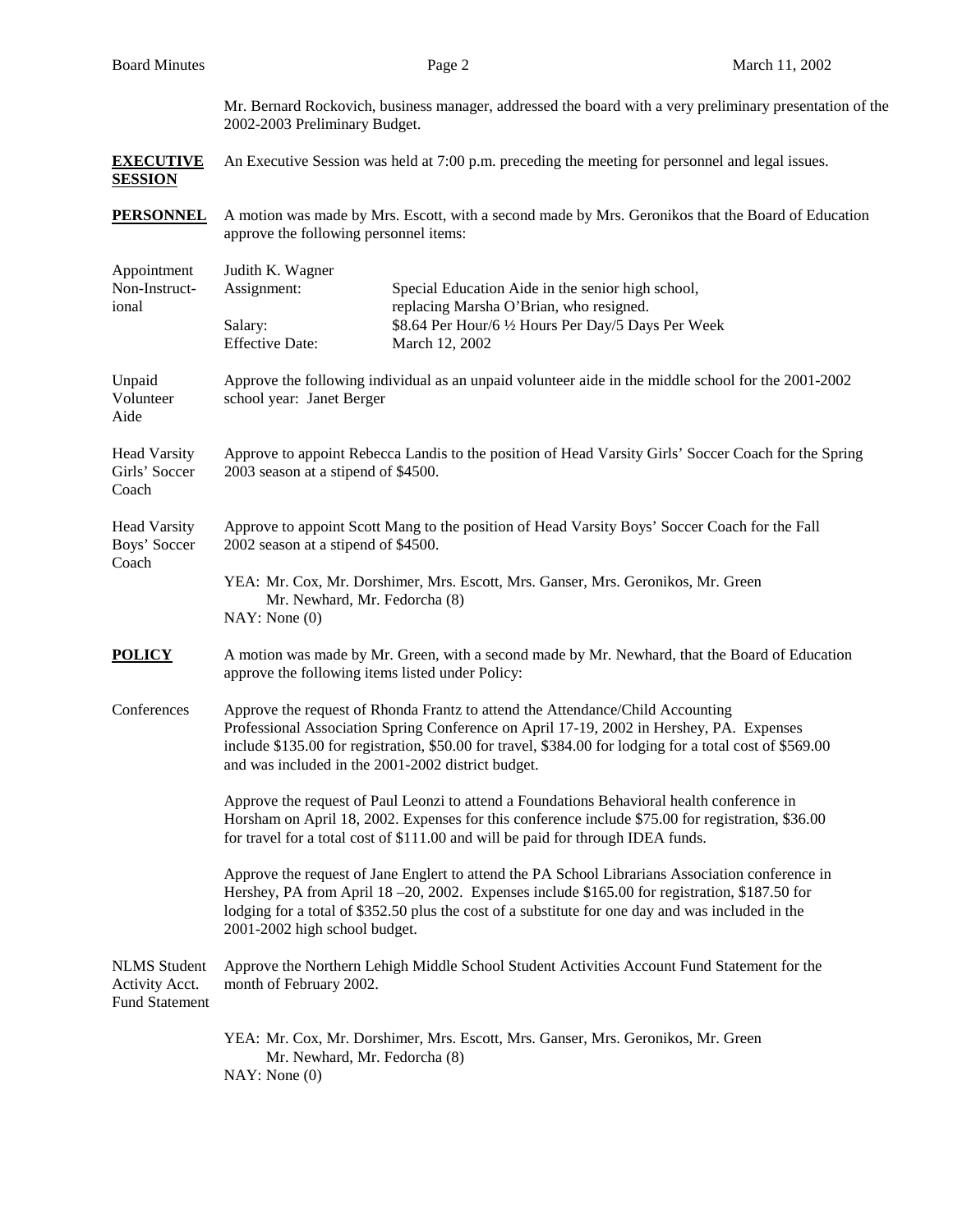| <b>INSTRUC-</b><br><b>TION</b>                                                                       | <b>CURRICULUM</b> A motion was made by Mrs. Geronikos, with a second made by Mrs. Escott, that the Board of <b>AND</b><br>Education approve the middle school plan in the amount of \$223,869.00 as outlined in the March<br>4, 2002 school board meeting.                                                                                                                                                                                                                                                                                                     |
|------------------------------------------------------------------------------------------------------|----------------------------------------------------------------------------------------------------------------------------------------------------------------------------------------------------------------------------------------------------------------------------------------------------------------------------------------------------------------------------------------------------------------------------------------------------------------------------------------------------------------------------------------------------------------|
|                                                                                                      | ROLL CALL: YEA: Mr. Cox, Mrs. Escott, Mrs. Ganser, Mrs. Geronikos, Mr. Green,<br>Mr. Newhard, Mr. Fedorcha (7)<br>NAY: Mr. Dorshimer (1)<br>Motion carried.                                                                                                                                                                                                                                                                                                                                                                                                    |
| <b>NEW</b><br><b>BUSINESS</b>                                                                        | A motion was made by Mr. Green, with a second made by Mrs. Escott, that the Board of<br>Education approve the contract with Laidlaw Transportation to employ an aide to ride on Bus 11,<br>a Slatington Elementary Kindergarten run, at a cost of \$20.00 per day through the end of the<br>2001-2002 school year.                                                                                                                                                                                                                                             |
|                                                                                                      | YEA: Mr. Cox, Mr. Dorshimer, Mrs. Escott, Mrs. Ganser, Mrs. Geronikos,<br>Mr. Newhard, Mr. Fedorcha (7)<br>NAY: Mr. Green (1)                                                                                                                                                                                                                                                                                                                                                                                                                                  |
|                                                                                                      | Motion carried.                                                                                                                                                                                                                                                                                                                                                                                                                                                                                                                                                |
|                                                                                                      | Mrs. Geronikos asked whether the renovations to the stadium bleachers/press box would be done<br>during the summer.                                                                                                                                                                                                                                                                                                                                                                                                                                            |
| <b>FINANCIAL</b>                                                                                     | A motion was made by Mr. Cox, with a second made by Mrs. Ganser, that the Board of Education<br>approve the following financial items:                                                                                                                                                                                                                                                                                                                                                                                                                         |
| Treasurer's<br>Report                                                                                | Approve the report of the Treasurer, Mr. Cox, for the month of February 2002, as presented.                                                                                                                                                                                                                                                                                                                                                                                                                                                                    |
| Reports<br>(Info Only)                                                                               | All board members received the February 2002 Revenue and Expenditure Reports for the Cafeteria, General,<br>and Capital Reserve Funds.                                                                                                                                                                                                                                                                                                                                                                                                                         |
| General Fund<br>Bills                                                                                | Approve payment of General Fund bills for the month of February 2002, as presented.                                                                                                                                                                                                                                                                                                                                                                                                                                                                            |
| Architectural<br>Studio To<br>Provide Ser-<br>vices For New<br>Middle School<br>Roof                 | Approve to have The Architectural Studio provide the services necessary for the installation of a<br>new roof at the Northern Lehigh Middle School. Compensation is to be based upon the fees of the<br>Owners/Architect Contract dated March 17, 1999. It is further understood that the services<br>provided under the motion of February 11, 2002, to "work with and coordinate the roof work" are<br>to be included within these fees.                                                                                                                     |
| Correctly<br><b>Record Trans-</b><br>fer Of Funds<br>from General<br>Fund to Capital<br>Reserve Fund | Approve to eliminate the \$563,975.24 loan from the General Fund to the Capital Reserve One<br>Fund and correctly record the transaction as a transfer of funds as approved by Board Resolution<br>at the September 8, 1998 meeting. The effect of this transaction will be to eliminate the<br>\$563,975.24 account receivable in the General Fund and the \$563,975.24 account payable in the<br>Capital Reserve One Fund. Furthermore, the Unreserved General Fund Balance will be reduced by<br>\$563,975.24 from the current \$1,072,772 to \$508,796.76. |
| Contract With<br><b>Slatington Boro-</b>                                                             | Approve the contract to collect real estate and per capita tax for Slatington Borough.                                                                                                                                                                                                                                                                                                                                                                                                                                                                         |
| ugh To Collect<br>Real Estate &<br>Per Capita Tax                                                    | YEA: Mr. Cox, Mr. Dorshimer, Mrs. Escott, Mrs. Ganser, Mrs. Geronikos, Mr. Green<br>Mr. Newhard, Mr. Fedorcha (8)<br>NAY: None(0)                                                                                                                                                                                                                                                                                                                                                                                                                              |
|                                                                                                      |                                                                                                                                                                                                                                                                                                                                                                                                                                                                                                                                                                |